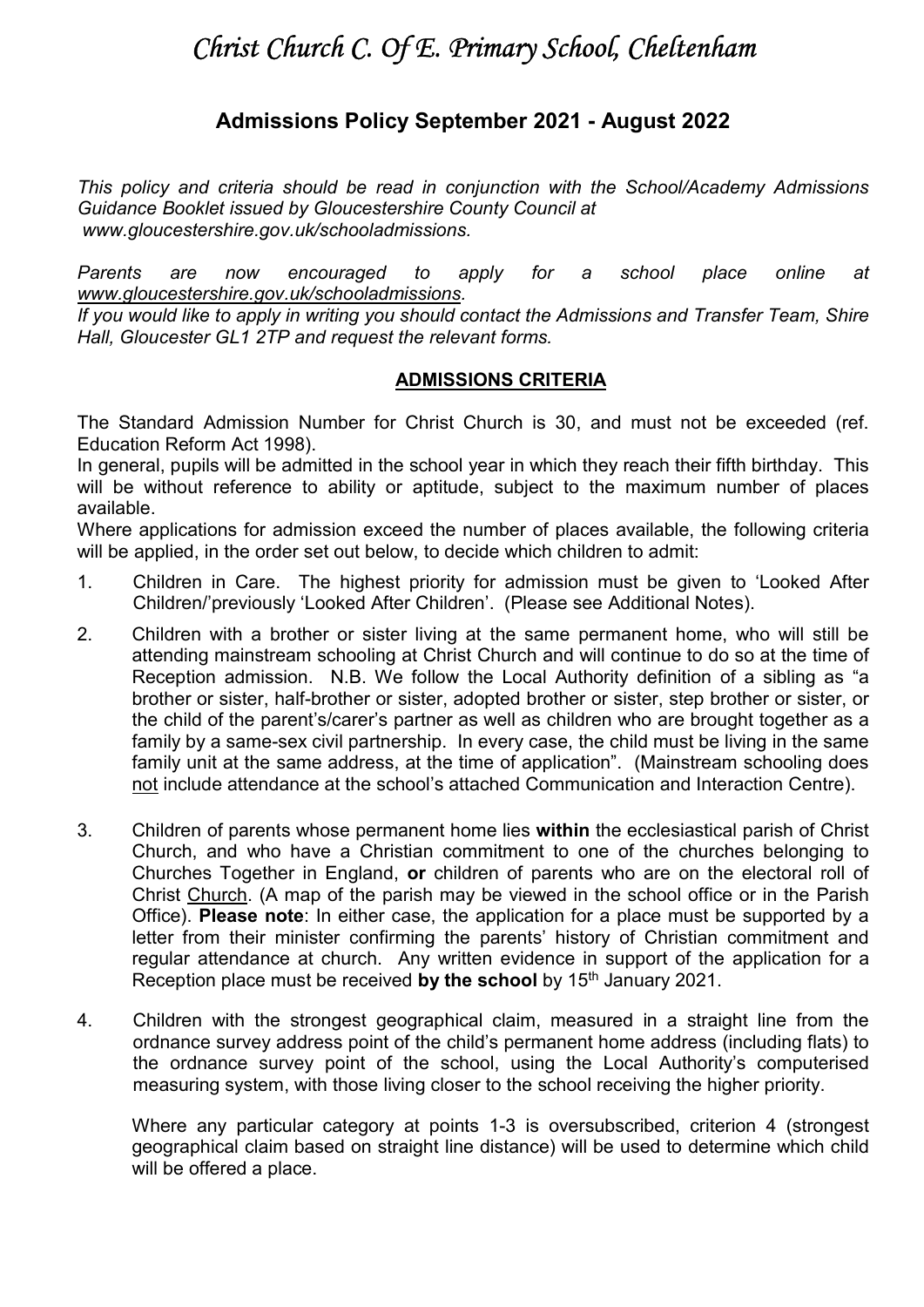In the event of a tie between two or more children when applying criterion 4 (strongest geographical claim based on straight line distance) where there are not enough places available to offer all children a place at the school, a process of random allocation will be followed by the Governing Body and overseen by an independent observer.

Reference to permanent home means the permanent home at 15<sup>th</sup> January 2021. If demand exceeds admission places available, the Governors will keep a waiting list of the names of applicants ranked in order, based on the above criteria.

# ADDITIONAL NOTES

# Looked After Children/Previously Looked After Children Definition

A 'looked after child' ( 1 ) or a child who was previously looked after but immediately after being looked after became subject to an adoption( 2 ) child arrangements order (residency order) ( 3 ) or special guardianship order ( 4) .

(1) A 'looked after child' is a child who is (a) in the care of a local authority, or (b) being provided with accommodation by a local authority in the exercise of their social services functions (see the definition in Section 22(1) of the Children Act 1989) at the time of making an application to a school. In Gloucestershire, such children are referred to as Children in Care.

(2) This includes children who were adopted under the Adoption Act 1976 (see section 12 adoption orders) and children who were adopted under the Adoption and Children's Act 2002 (see section 46 adoption orders).

(3) Under the provisions of section 12 of the Children and Families Act 2014, which amend section 8 of the Children Act 1989, residence orders have now been replaced by child arrangements orders.

(4) See Section 14A of the Children Act 1989 which defines a 'special guardianship order' as an order appointing one or more individuals to be a child's special guardian (or special guardians).

# Waiting lists

If the school is oversubscribed, a waiting list will be held until the end of December, 2021. The waiting list will be prioritised according to the school's oversubscription criteria. (Para 3.19 of new code). Parents must contact the school after this date if they wish to remain on the waiting list.

# Fair Access Protocols

The school has signed up to the In-Year Fair Access Protocols held by the Local Authority. Should a vulnerable child within these Protocols require a place at the school, they will take precedence over any child on the waiting list. (Para 3.21 of new code).

# Families of service personnel and other Crown Servants

The school follows the protocol devised to ensure that Gloucestershire Local Authority Schools comply with the requirements of the School Admission Code 2014 to ensure that our procedures or criteria do not disadvantage children who arrive in the area outside the normal admissions round and that the particular challenges for children of UK service personnel and other Crown Servants are minimized.